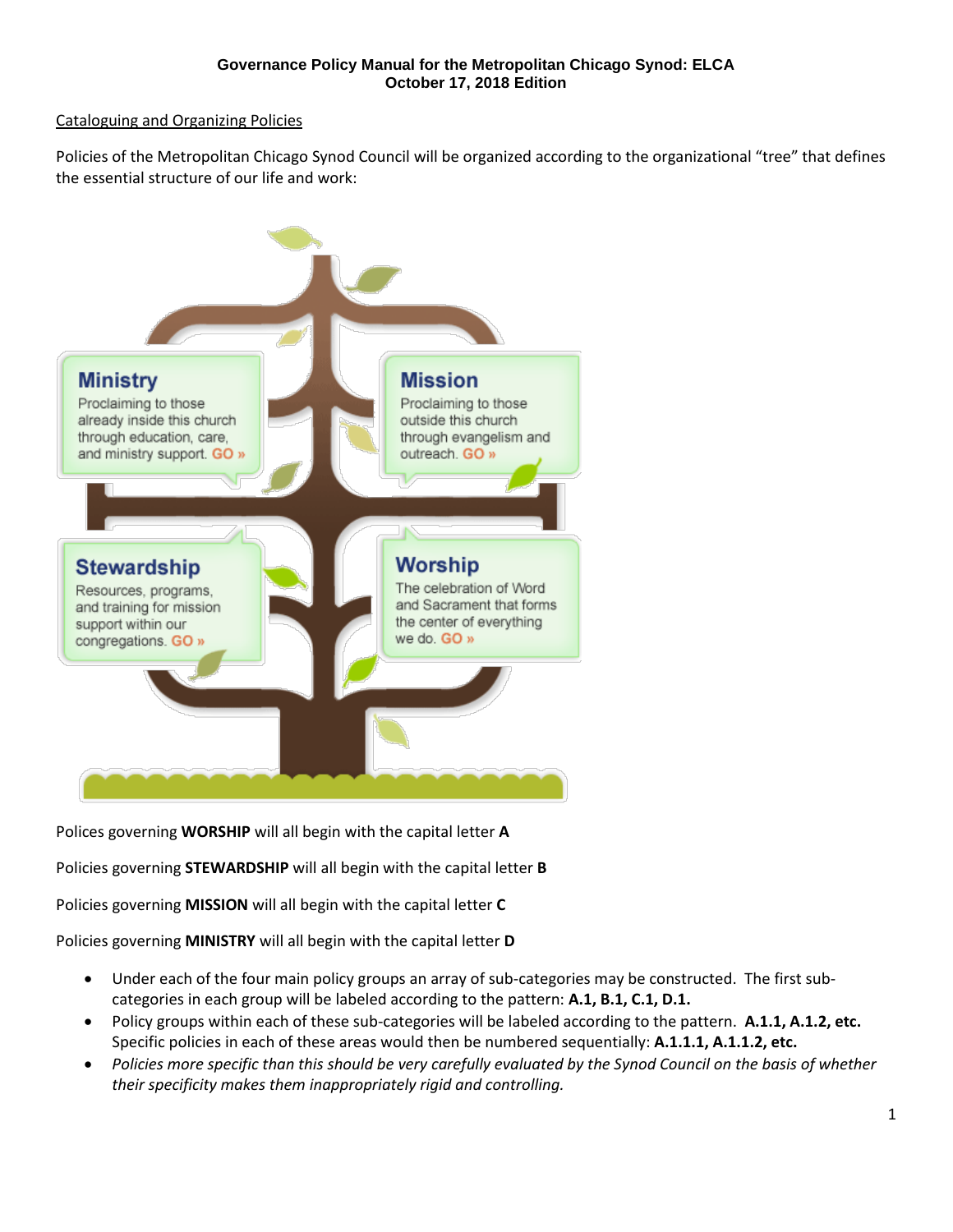# Components of Good Governance Policy

- Policy must be in compliance with ELCA constitutions and policies
- Policy must advance the organization toward its "global ends" (mission vision)
- Opening paragraph gives general description and purpose of the policy
- Define terms and ideas central to the policy
- Describe actions and activities governed by the policy
- Protocol for administering the policy (who is responsible?)
- Accountability

# **The Policy Category Tree**

- **A – Policies governing Worship Practice**
	- **A.1 – Policies governing Worship Leadership**
	- **A.2 – Policies governing Worship Practice**
- **B – Policies governing Stewardship**
	- **B.1 – Policies governing stewardship of finances**
		- **B.1.1 – Policies governing dedicated capital funds**
		- **B.1.2 – Policies governing fundraising**
		- **B.1.3 – Policies governing bequests**
	- **B.2 – Policies governing stewardship of human resources**
		- **B.2.1 – Policies governing synod officers**
	- **B.3 – Policies governing stewardship of real property**
- **C – Policies governing MISSION**
	- **C.1 – Policies governing evangelical outreach**
		- **C.1.1 – Policies governing new communities**
		- **C.1.2 – Policies governing renewal of existing communities**
		- **C.1.3 – Policies governing culture or race-specific strategies**
	- **C.2 – Policies governing justice and advocacy**
	- **C.3 – Policies governing philanthropy and charity**

# **D – Policies governing MINISTRY**

- **D.1 – Policies governing non-rostered diaconal ministers**
- **D.2 – Policies governing Synodically Authorized Ministers**
- **D.3 – Policies governing Ecumenical Ministries**

**D.3.1 – Pastoral Leadership**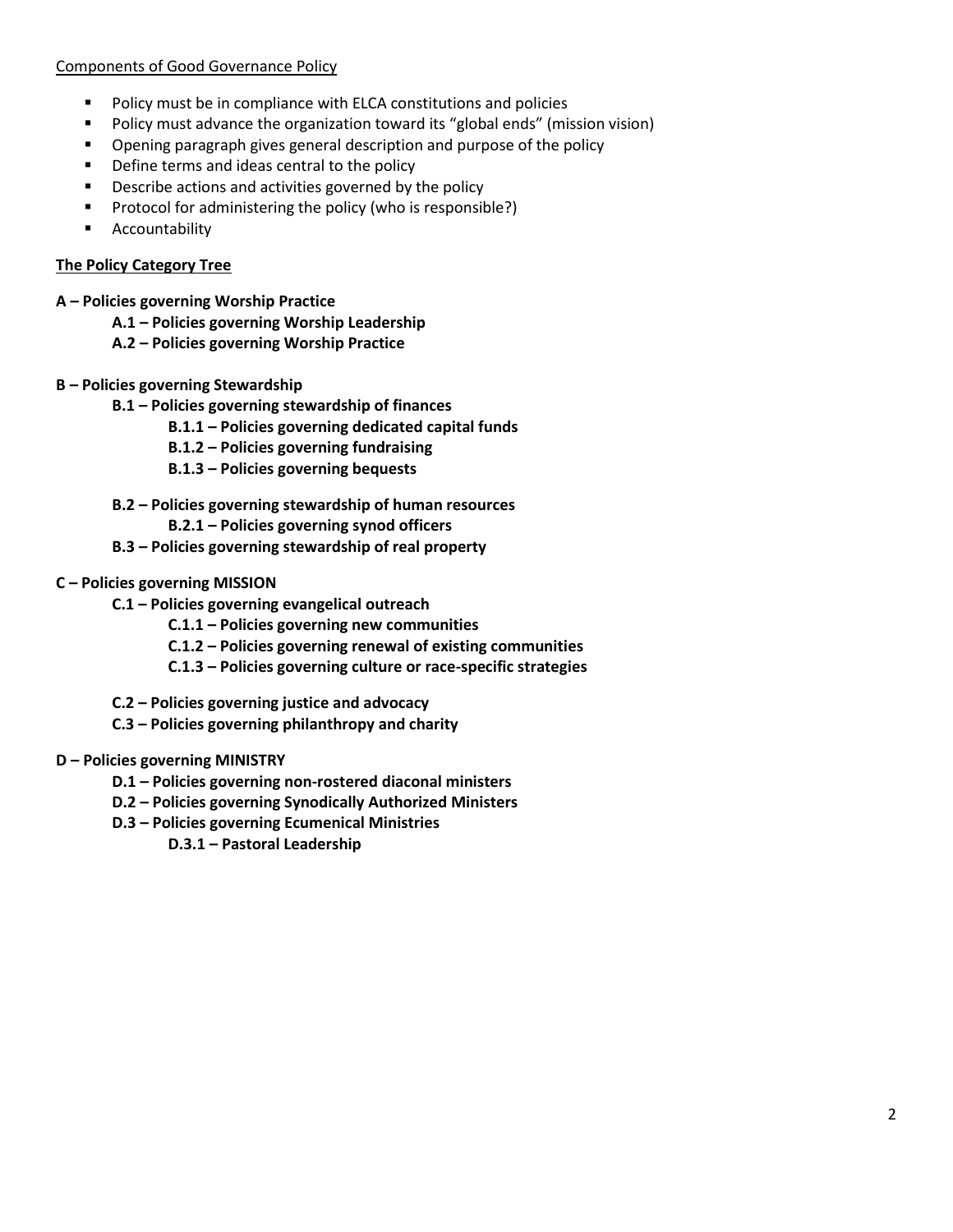# Governance Policy for Pastoral Leadership in Congregations: Adopted June 2011 Policy A.1.1.1

Although the bishop of the synod carries primary responsibility for the oversight of pastoral leadership in congregations, the Synod Council wishes to support this work with some key affirmations concerning pastoral leadership in the congregations of this synod:

- In general, the practice of Word and Sacrament ministry in this synod will conform as nearly as possible to the values and guidelines expressed in the document, *The Use of the Means of Grace (UMG)*, adopted by the ELCA in 1997, and the ELCA *Manual of Policies and Procedures for Management of the Rosters of the ELCA (MMR)*, latest edition.
- Although lay people are permitted to preach in our congregations, the responsibility for preaching rests with the called pastor(s) of the congregation (UMG, application 9B). In the event of a pastoral vacancy this responsibility belongs to the interim pastor or appointed vice pastor. Lay preachers must serve under the supervision of a pastor with the approval of the bishop.
- Ordained ministers, usually the called pastors of the congregation within which the baptism occurs, preside at baptisms (UMG, Principle 22). In the case of imminent death, a person may be baptized by any Christian (UMG Principle 23).
- In our congregations, ordained pastors preside in services of Holy Communion and proclaim the Great Thanksgiving (UMG Principle 40). There are only a few exceptions to this practice that are consistent with both UMG and MMR:
	- $\circ$  In an emergency situation, such as the illness or incapacity of the pastor for a worship service already planned, the bishop may authorize an appropriate lay leader from the congregation to preside at the table ON THAT OCCASION ONLY.
	- $\circ$  In the case of a culture-specific or language-specific ministry, when no ordained pastor with the necessary skills or experience can be found to serve the community, the bishop may authorize an appropriate lay leader to preside at the table for a period of three months. If the condition of inadequate leadership resources persists, the bishop may extend this permission in three-month increments provided that the leader enters into an appropriate leadership development process in consultation with the bishop.
	- $\circ$  In some cases, new and emerging communities may require initial leadership from a Synodically Authorized Minister. Guidelines for this special designation are found in policy D.2.1.1
	- $\circ$  In the event that an ordained minister cannot be found to serve as pastor or interim pastor for the congregation, the congregation may worship with lay leadership using a Service of the Word liturgy without Holy Communion or Baptism, provided that communion is celebrated with an ordained pastor presiding at least one Sunday each month.
	- $\circ$  As an extension of the Sunday worship, designated lay communion servers may take communion elements consecrated in public worship to those unable to attend.
	- $\circ$  The practice of private consecration of the elements or prior consecration of the elements by a pastor for distribution by a lay minister in public worship is not permitted.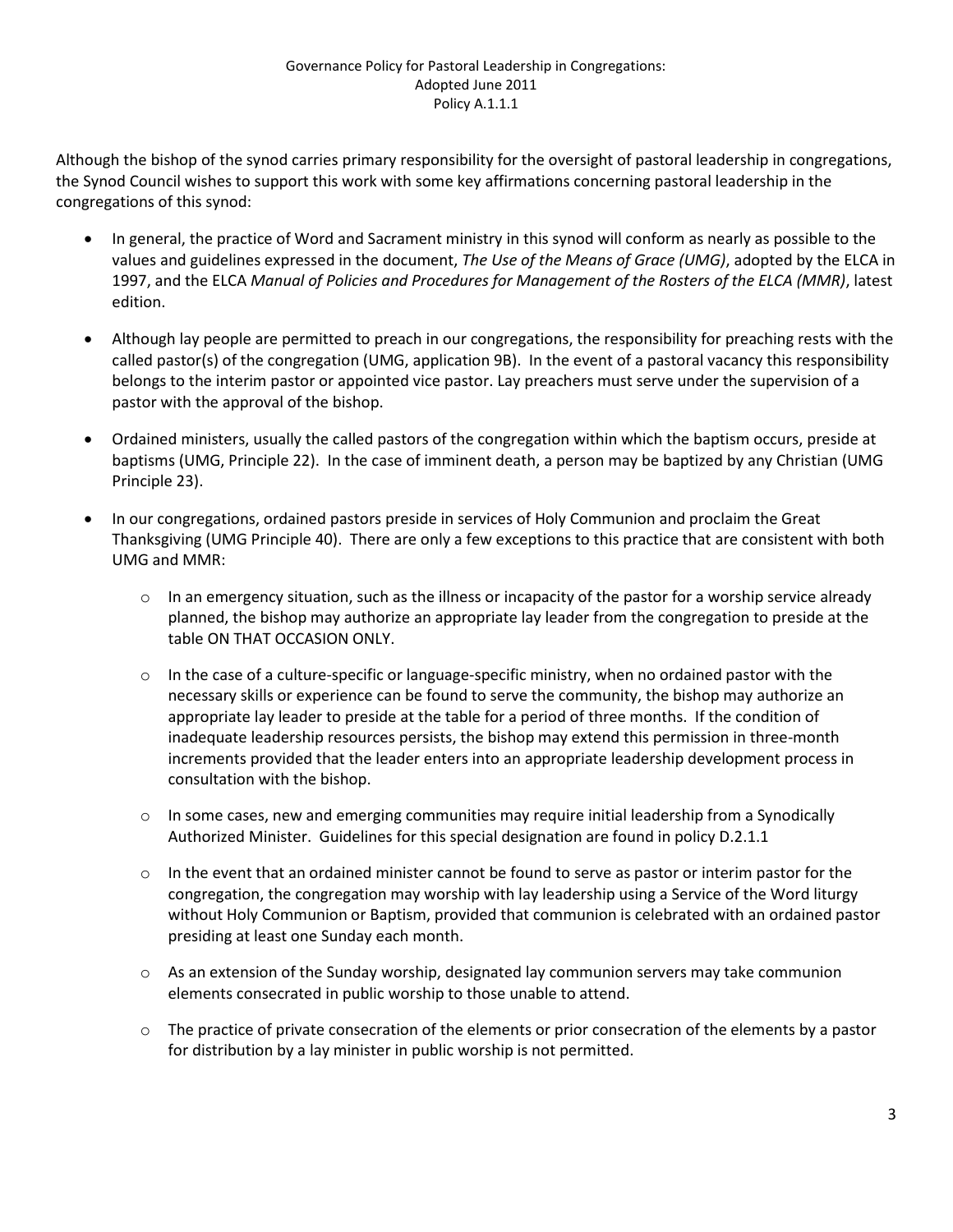- Ministers on the active rosters of Church bodies that are in full communion relationships with the ELCA may serve in pastoral leadership roles in our congregations under an "invitation to extended service" issued by the congregation with the approval of the bishop (MMR 8.72.12). For further clarification of those who qualify for this role, please see Governance Policy D.3.1.1
- A process for application for exceptions to this policy may be developed by the synod council.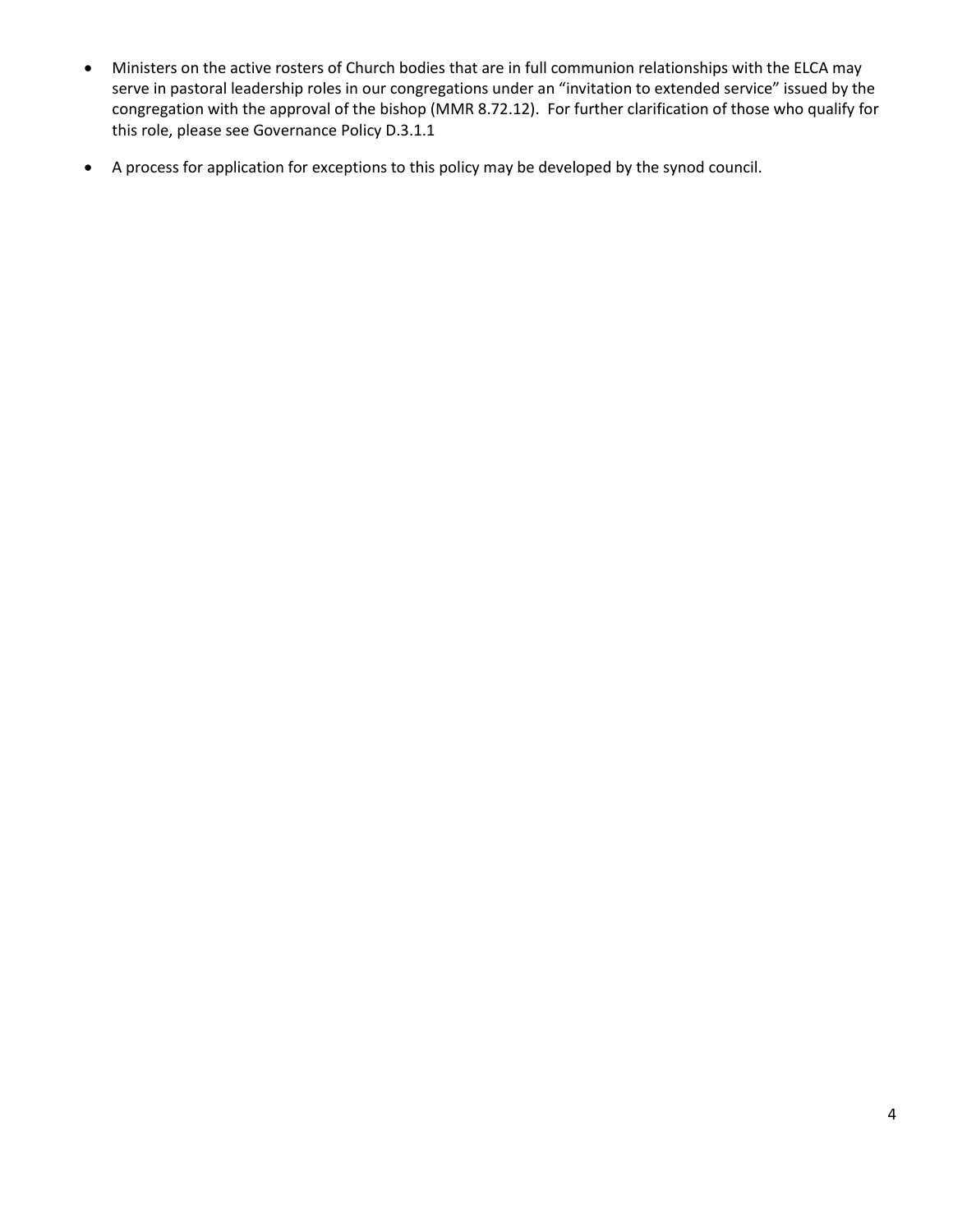## Governance Policy for Synod Mission Grants to Congregations Adopted September, 2012 Policy B.1.1.1

The Synod Council retains final authority for the use or distribution of capital funds entrusted to the synod as resources for the future mission endeavors of this synod.

From time to time, congregations, congregational partnerships, or other organizations make direct requests to the synod council for financial assistance grants to for projects or activities in which they are engaged. But the synod's capital *mission reserves do not represent a charitable trust, or a philanthropic foundation whose purpose is to fund general social services* no matter how worthy these endeavors may be. It is, therefore, necessary for the synod council to have a clear and consistent policy guideline for determining the eligibility of these requests.

#### Mission and Values

The mission of the Church is to call the world into a deeper relationship with God through Jesus Christ by the way of the cross. This life-giving, life-changing, and life-saving relationship is the source and ending of the Church and our reason for existence. It is from this mission that all Christian vocation and all Christian action flows.

In order to achieve this end, God gives us *means of grace* – that is, instruments or tools to facilitate this relational mission. Primary means of grace are the Word and the Sacraments. Secondary means of grace include Christian community, acts of compassion and mercy, working for justice and peace, shared personal faith testimony by Christians, our time, our talent, our wealth, and our energy.

For baptized Christians, the very same instruments become the *gifts of grace,* freely and joyfully released back into the world as an expression of *Christian vocation*.

If congregations of this synod need financial assistance to increase and strengthen congregational capacity for the mission to call the world into a relationship with God through Jesus Christ by the way of the cross, it is the responsibility of the synod to do what it can to provide such assistance through grant application and award structures established by the synod council or the synod assembly. The strategic objective of these grants is growth in congregational evangelism, growth in congregational stewardship, and growth in shared congregational leadership

Mission activities that express one's Christian vocation, however, especially if there is no particular intent to call others into a relationship with Jesus Christ, will not ordinarily be funded from the mission reserves of the synod. Though we joyfully celebrate and commend activities and partnerships that invite Christians into broad-based community organizations, health initiatives, emergency relief efforts, food and clothing resources, social or mental health support services, cultural events, and the like, it is impossible for the synod to fund the infinite variety of Christian vocations. Also, it is inappropriate to value one vocation over another by selective funding.

## Guiding Principles

- 1. Projects and activities that do not carry the explicit mission objective to call others into a deeper relationship with Jesus Christ will not be funded by the synod's mission reserves.
- 2. Grants from mission reserves may be given only to congregations through application by the Congregation Council. The application will then be considered by an appropriate oversight committee.
- 3. In applying for grants, congregations must submit a mission plan with measurable outcomes related to the primary mission to call others into a relationship with Jesus Christ. Priority will be given to initiatives leading to growth in evangelism, growth in stewardship, and leadership development.
- 4. Congregations applying for grants must be or commit to becoming tithing partners in the overall mission of the synod and the ELCA.
- 5. Congregations receiving grants will not ordinarily be considered for additional grants until having submitted a summary of realized outcomes from the previous grant.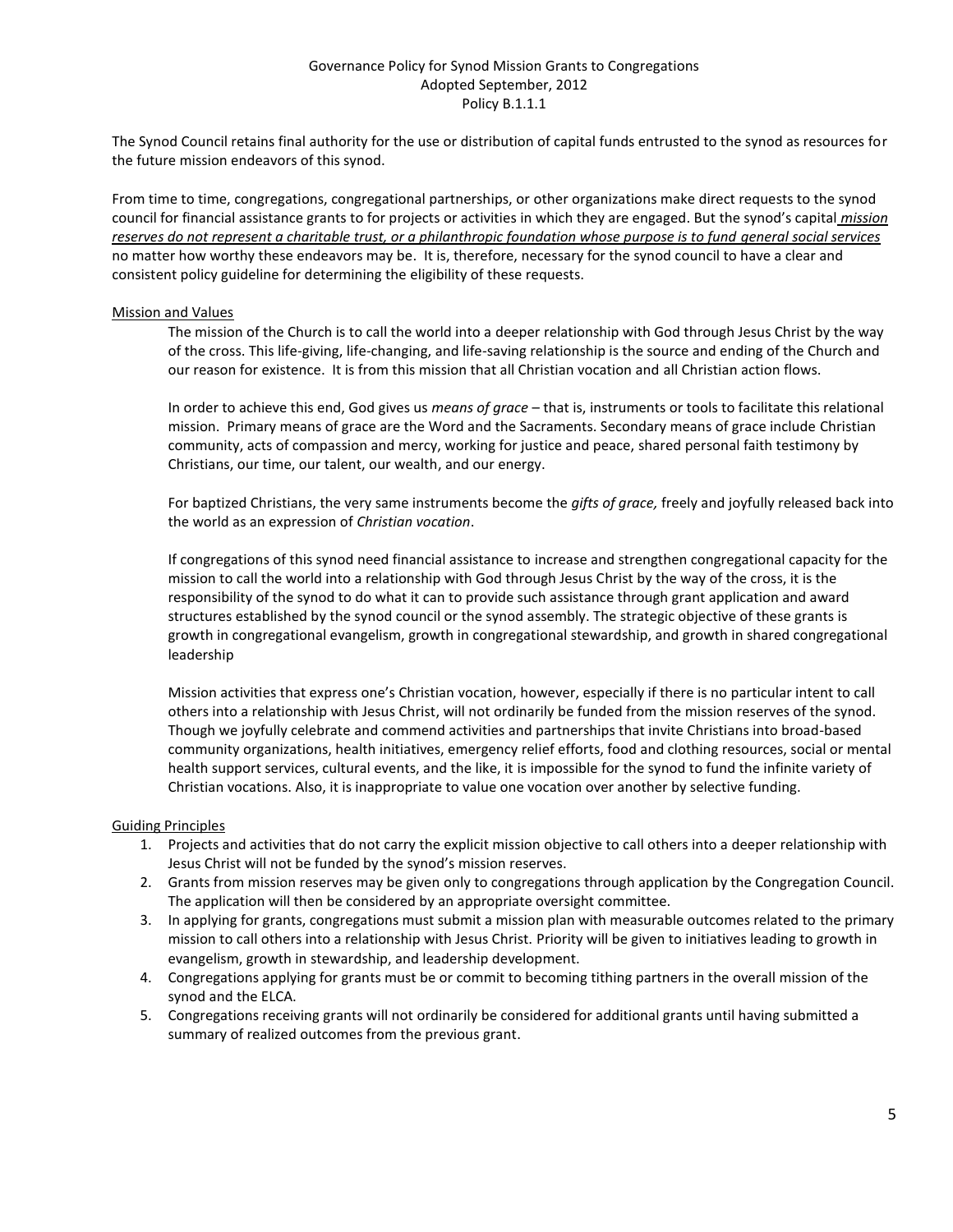## Governance Policy for the Synod Fund for Mission Proposed January, 2018 Policy B.1.1.2

The Synod Council retains final authority for the use or distribution of capital funds entrusted to the synod as resources for the future mission endeavors of this synod.

In 1998 the Synod Council of the Metropolitan Chicago Synod established the Fund for Mission (FFM) as a special mission partnership endowment with the goal of growing a fund with a \$5,000,000 principle balance. Earnings from this fund are to be used as partnership grants to congregations needing advance funding for new mission initiatives designed to expand the size and impact of congregational mission.

This policy supersedes all previous versions of the governance policies for the Fund for Mission.

#### Mission and Values

The mission of the Church is to call the world into a deeper relationship with God through Jesus Christ by the way of the cross. This life-giving, life-changing, and life-saving relationship is the source and ending of the Church and our reason for existence. It is from this mission that all Christian vocation and all Christian action flows.

Grants from the FFM are specifically designed as partnerships between the synod and its congregations. Reciprocity and accountability are, therefore, necessary conditions for these grants:

#### Guiding Principles

- 1. Projects and activities that do not carry the explicit mission objective to call others into a deeper relationship with Jesus Christ will not be funded by the synod's mission reserves.
- 2. Grants from mission reserves may be given only to congregations through application by the Congregation Council. The application will then be considered by an appropriate oversight committee.
- 3. In applying for grants, congregations must submit a mission plan with measurable outcomes related to the primary mission to call others into a relationship with Jesus Christ. Priority will be given to initiatives leading to growth in evangelism, growth in stewardship, and leadership development.
- 4. Congregations applying for grants must be or commit to becoming tithing partners in the overall mission of the synod and the ELCA.
- 5. Congregations receiving grants will not ordinarily be considered for additional grants until having submitted a summary of realized outcomes from the previous grant.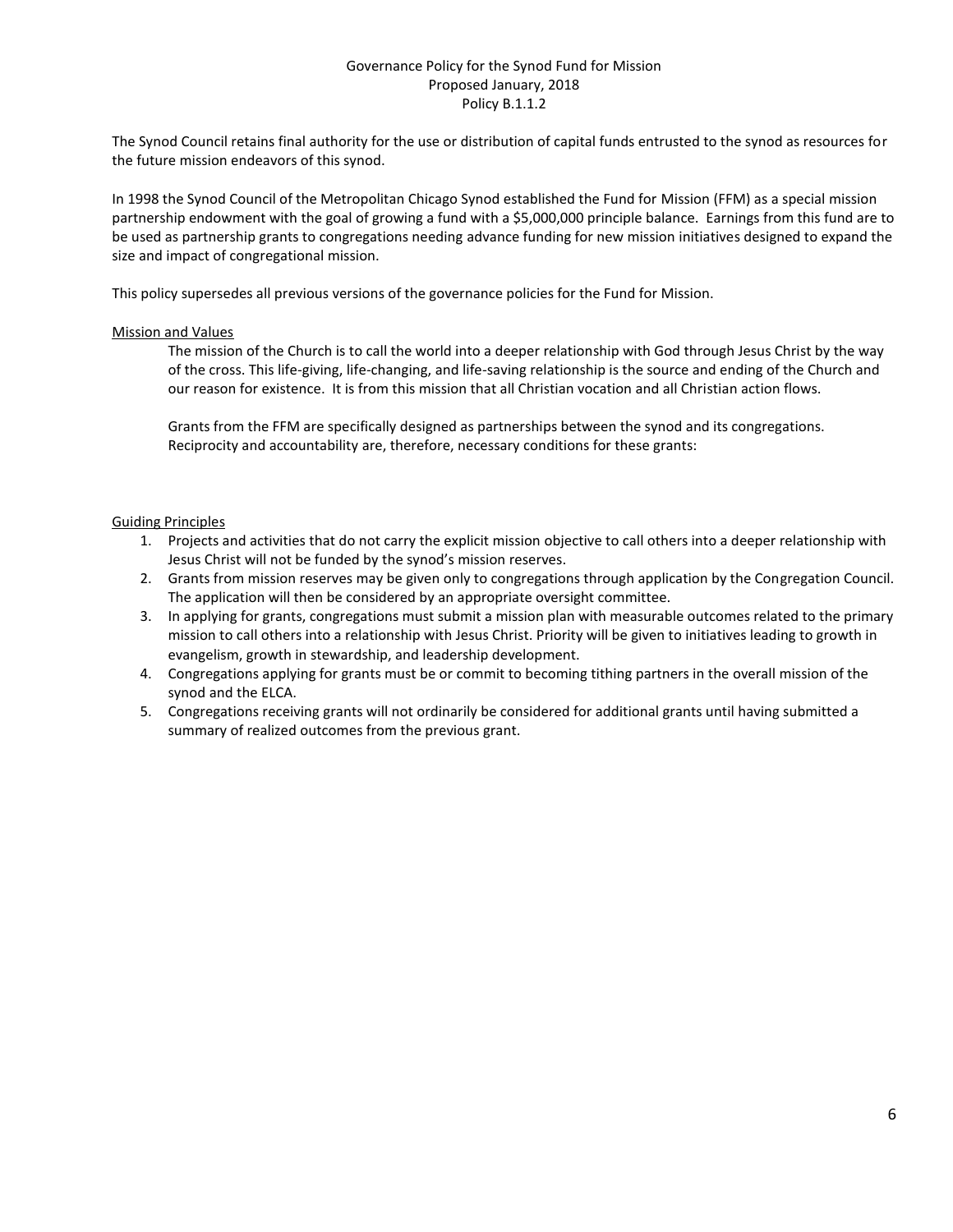## Governance Policy for Fundraising by Primary Organizational Partners: Adopted June 2011 Policy B.1.2.1

The Synod Council carries responsibility for giving or withholding permission to other organizations to conduct development and fundraising activities within congregations. Direct permission for fundraising resides with the local Congregation Council. Permission from the synod council merely allows organizations to approach congregations with a request to solicit contributions.

Due to changing conditions in the financial climate of the Church, many organizations and partners seek permission to approach congregations about building a donor relationship with the congregation or its members. For the council to act individually on each request may not be practical given the infrequency of synod council meetings.

The synod council regards some organizational relationships a Primary Organizational Partnerships. These partnerships are defined as:

- An agency, institution, or organization directly affiliated with the ELCA
- An agency, institution or organization perceived as a direct extension of the primary mission of the Church to bear witness to the love and power of Jesus Christ
- An agency, institution or organization designated by vote of the synod council as a Primary Organizational Partner

All other organizations seeking permission to approach congregations for fundraising activity must obtain that permission from the synod council on a case by case basis.

The list of approved Primary Organizational Partners, as of June 2011, shall be:

- Evangelical Lutheran Church in America
- Lutheran Social Services of Illinois
- The Lutheran School of Theology at Chicago
- Wartburg Theological Seminary
- Lutheran Campus Ministry of Illinois
- Lutheran Outdoor Ministries Center
- Lutherdale Camp
- **Bethel New Life**
- Holy Family Ministries
- Concordia Place
- Refugee ONE (LIRS)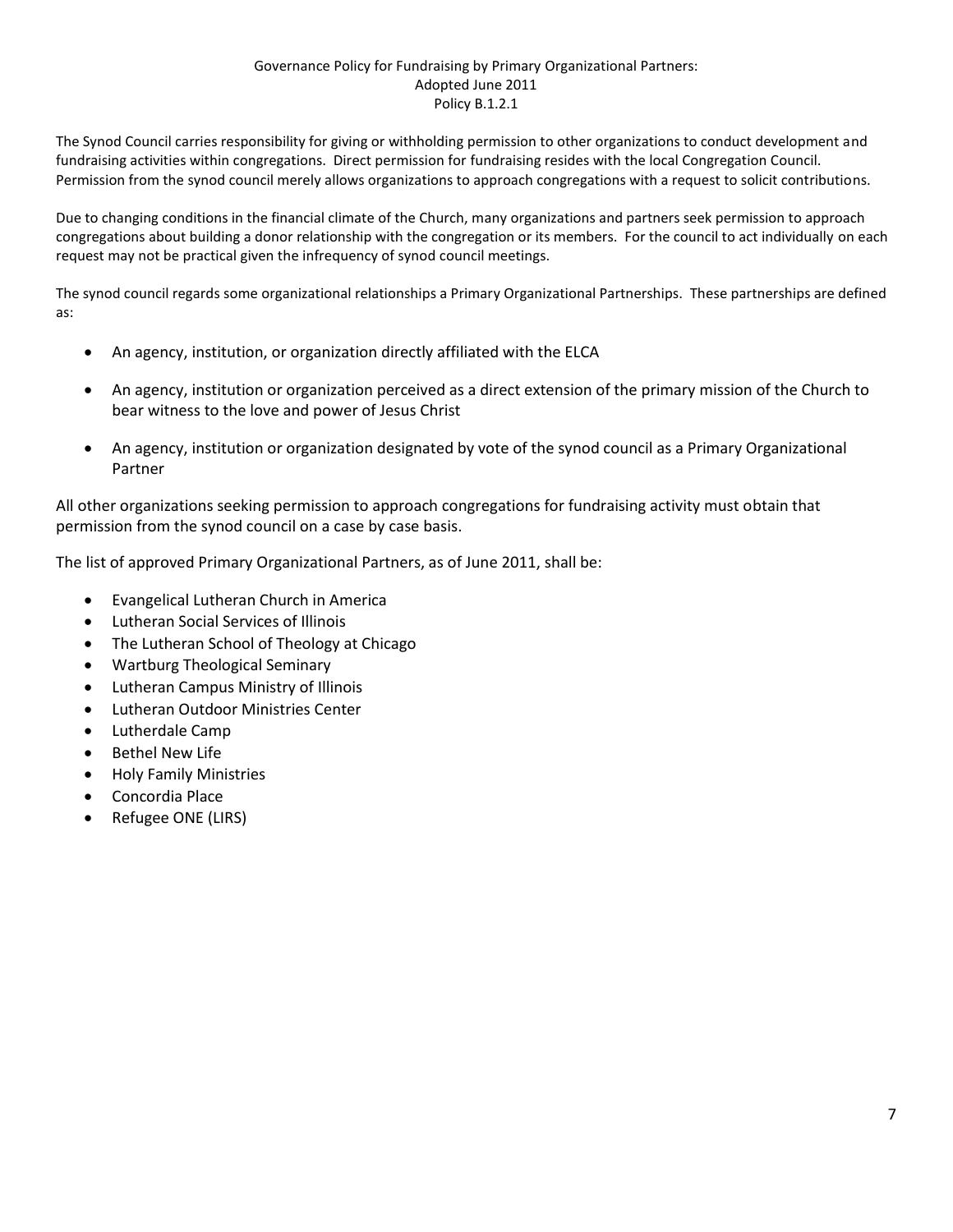## Governance Policy for Special Mission Bequests Adopted, June 2013 Policy B.1.3.1

From time to time congregations and individuals may choose to leave bequests for special mission emphases within the life of the synod. Constitutionally, the stewardship of these designated gifts, like all bequests, falls to the Synod Council. However, in the case of gifts designated for the mission advancement of certain specific communities; such as, Latino Outreach, African Descent Outreach, Asian-American Outreach, Native-American Outreach, Arab-American Outreach, Deaf and Hearing-Impaired Outreach, GLBT Outreach, etc., it is imperative that leadership from the designated community play a central role in determining the appropriate use of the designated funds.

This policy is designed to protect and guide the use of these special mission bequests.

## Guiding Principles

- All bequests given to the synod for designated special missions will be accounted for in synod financial reports as discreet accounts, clearly labeled with their designation, and subject to the annual audit of the synod. Such funds may not be used for any purpose beyond that designated by the donor.
- Special mission strategy teams will be appointed by the synod council to advise the synod council on appropriate strategic uses for these funds. Such strategy teams will function as council committees, accountable to report to the synod council all recommendations regarding the use of these funds. Mission Strategy Teams will not have direct independent authority to spend, to invest, or to withhold spending of the designated funds, but only to advise the synod council on these matters.
- It will be the normal practice of the synod council not to allocate or spend any of these designated mission funds without prior consultation with the appropriate strategy team. And having received such consultation, it will be the normal practice of the synod council to follow the advice of the appropriate strategy team.
- In the event of a dispute between the Mission Strategy Team and the synod council over the appropriate use of a designated special mission fund, the synod council will frame a specific resolution on the use of the fund for consideration at the next regular synod assembly.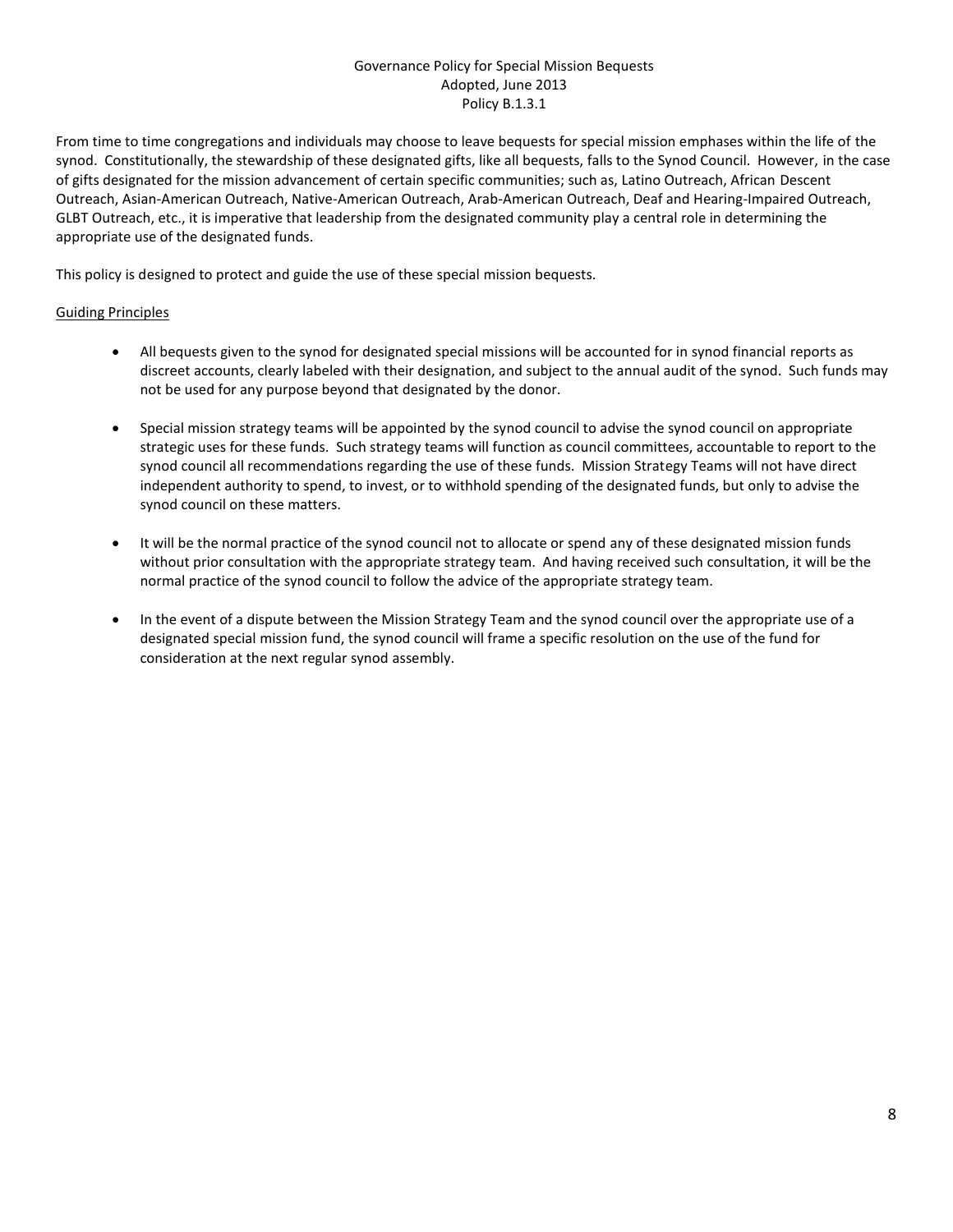## Governing Policy for Distribution of Property Assets for Closing Congregations Adopted, June 2013 B.3.1.1

The constitution of the ELCA (9.71.b) makes it clear that "title to the undisposed property of a congregation that ceases to exist shall pass to the synod of this church to which the congregation is related." Congregations are born as the result of the generosity and mission commitment of the whole church. When that congregational mission concludes, it is just and faithful for those resources to become available for the birth and renewal of other congregational missions.

As a practical matter, however, congregations that are considering a decision to close often find the decision more hopeful and less painful if they know in advance how those resources will be used.

It shall therefore be the normal pattern of the synod to sell the undisposed real property of a closed congregation as soon as possible and to distribute the total cash assets, after incurred expenses, as follows:

- 10% Tithe: an undesignated gift to the Churchwide expression of the ELCA.
- 10% Capital Reserve: a reserve fund for extraordinary or unanticipated synod expenditures
- 10% Partner Grant: the closing congregation may designate this to one of our "Primary Organizational Partners"
- 30% Mission Reserve: cash grants for the start of new congregations or the renewal of existing congregations
- 40% Synod Fund for Mission: a perpetual endowment giving grants to congregations for projects that enrich or expand their congregational mission

In the event that the synod "Capital Reserve" exceeds 15% of the total annual synod budget, additional new cash will be placed in the "Mission Reserve."

The synod staff will also be free to work with congregations on variations in this standard distribution. A congregation, for example, may request that a larger percentage of this capital be used to fund a particular new mission start or mission project that has already been approved by the synod council.

Closing congregations may also request that the "Mission Reserve" and "Partner Grant" portions of their legacy be designated for a particular mission focus; such as, Latino Outreach, African American Outreach, Asian-American Outreach, Companion Synod Partnership, etc.

No assets from closing congregations will be distributed to ministries other than the synod or its designated Primary Organizational Partners (see Governance Policy B.1.2.1).

Distributions other than the standard distribution must be:

- 1. Used toward a mission project previously approved by the synod council
- 2. Approved by an independent action of the synod council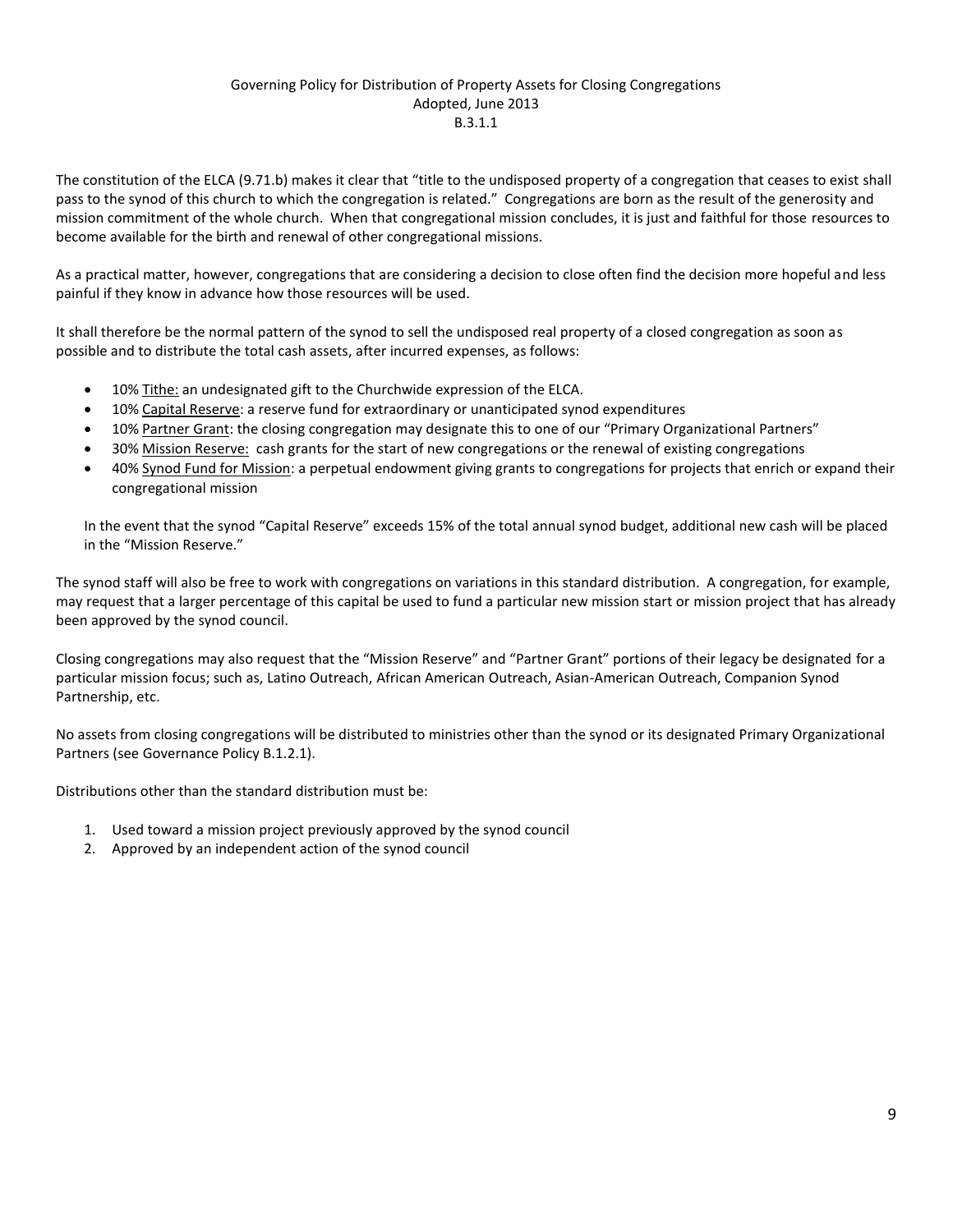# Governance Policy for New Witnessing Communities: Adopted June 2011 Policy C.1.1.1

Funds set aside by the Synod Council of the Metropolitan Chicago Synod for new mission development may be used for the initial development or "start-up costs" of New Witnessing Communities (NWC) that meet the following defining criteria:

- A New Witnessing Community is a word and sacrament gathering, meeting at a different place or time than an existing word and sacrament community, created for the purpose of extending or expanding the evangelical outreach of the Church.
- NWCs are initiated by some established expression of the Church (a congregation, a congregational partnership, a synod, or the churchwide organization structure).
- NWCs may or may not include members of existing congregations.
- Leaders of NWCs may be clergy or lay, professional, bi-vocational, or volunteer. Leaders who perform sacramental functions must be ordained ELCA clergy or duly authorized by the synod bishop as Synodically Authorized Ministers (SAM). SAMs must comply with the terms of Governance Policy D.2.1.1
- Leaders of NWCs who are not called and ordained ELCA clergy must be supervised by the pastor and congregation council of the parent community
- NWCs will remain distinguishable from their parent community for at least one year. After one year or more of independent gatherings, a determination may be made for the sake of mission effectiveness as to whether the NWC should discontinue its existence, remain an independent community, or be reincorporated into the parent community.
- NWCs may be incorporated or remain an expression of an existing community. If not independently incorporated, only the parent corporation may call staff, hire staff, administer funds, or enter into contractual relationships.
- If independently incorporated, NWCs must have a constitution, bylaws, and governance structure consistent with the constitutions of the ELCA. They may or may not share staff; they may or may not share space; they may or may not enter into contracts apart from the parent corporation.

Funding grants for New Witnessing Communities are dependent upon:

- Completion of the synod's *Mission Project Planner*, including a detailed description of a growth and self-reproduction strategy.
- Review and approval by the synod outreach team, the director of evangelical mission, and the synod bishop.
- Any project requiring a total grant of more than \$100,000 must by independently approved by the synod council. Prior to this approval, the director of evangelical mission will first explore the feasibility of a partnership grant from the churchwide organization.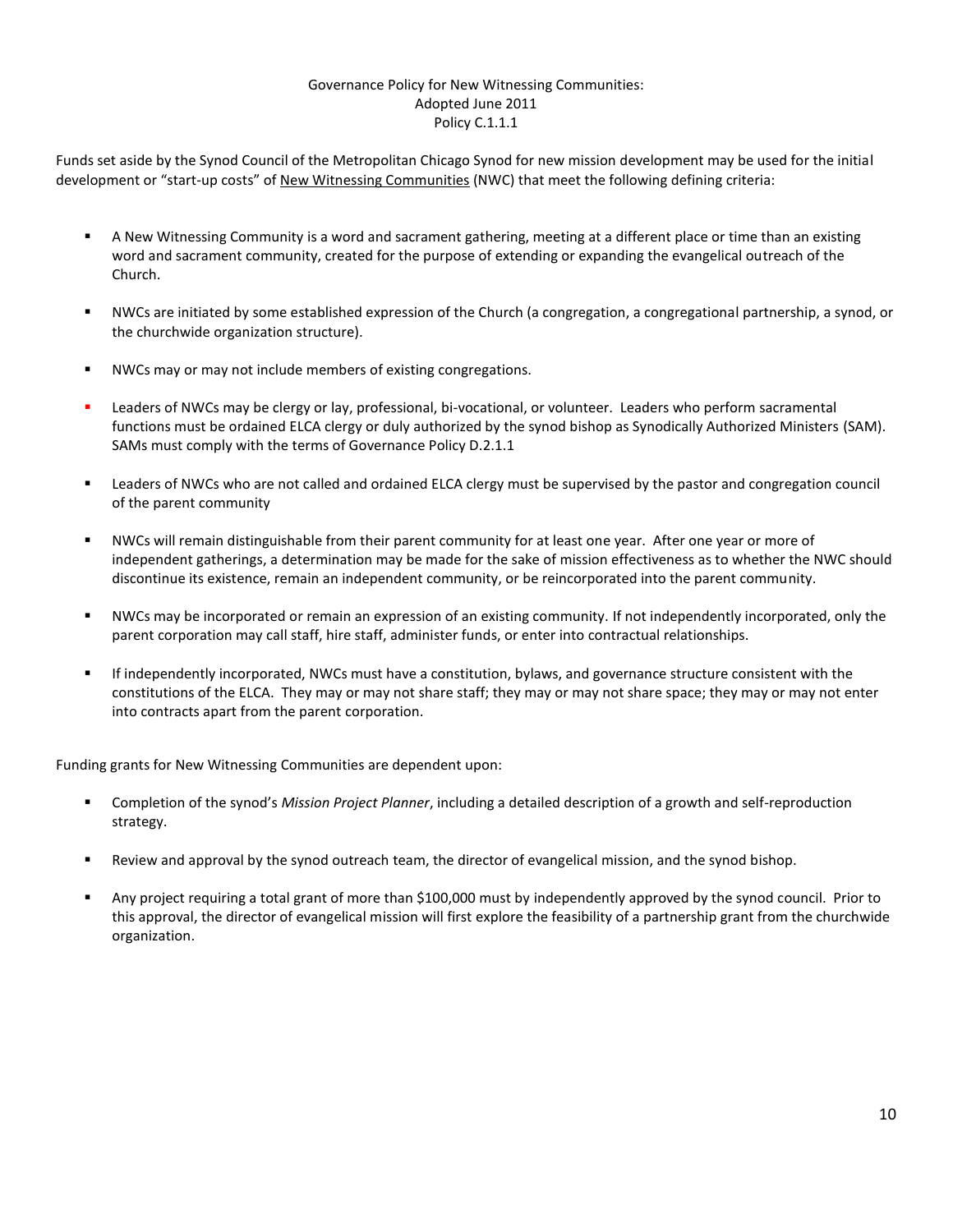The operating Mission Vision of the Metropolitan Chicago Synod is to "blanket the territory of the synod with Christian disciples, joyfully bearing witness to the love and power of Jesus Christ." Living into this vision requires strengthening and renewing existing congregational communities and regularly creating new faith communities.

The fulfillment of this vision requires the development of a leadership culture that is self-reproducing and continually expanding outward into the world which means that leaders are not only going to come from the outside into communities, but are also going to rise up from within existing communities through an intentional process of apprentice leadership under the guidance of a local pastor and the synod staff.

When apprentice leaders reach a point of being ready to lead a free-standing faith community, a transition period may exist between the assumption of that leadership role and formal approval and ordination as a rostered pastor of the ELCA. During this transition period, the Bishop may nominate this leader to the synod council to be designated as a "Synodically Authorized Minister," consistent with provisions of the ELCA *Manual of Policies and Procedures for Management of the Rosters of the ELCA (MMR)*, latest edition.

- Synodically Authorized Ministers (SAM) must have received a positive entrance decision as candidates for ordination to Word and Sacrament ministry in the ELCA.
- SAMs must be participants in an intentional apprenticeship process under the guidance of a pastor trained in the Apprentice-Leader model, in direct partnership with the Synod Director of Evangelical Mission (DEM).
- SAMs may be authorized by the synod bishop, in consultation with the Synod Council, to preside at communion and preach in their designated faith community only.
- SAMs may be part time or full time but, except in rare cases, they should be part of the paid professional staff of the congregation they serve. Congregations will be the employer. If synod grants are part of the compensation structure for the position, those grants will be given by the synod to the employing congregation with an expectation of accountability from the congregation to use the funds for that purpose. If the congregation uses designated synod funds for some other purpose the grant will be immediately terminated.
- SAMs will, in addition to ongoing supervision with their guiding pastor, meet quarterly, under the direction of the Synod DEM, for mutual support and continuing education in ELCA mission leadership.
- SAMs will be expected to comply in life and work with the ELCA Vision and Expectations for Ordained Ministers. If for any reason the bishop believes that the activity, behavior or teaching of the SAM is inconsistent with the leadership expectations of this Church, authorization may be immediately withdrawn at his/her sole discretion.
- Withdrawal from active participation in the candidacy process may bring an immediate withdrawal of SAM authorization from the bishop.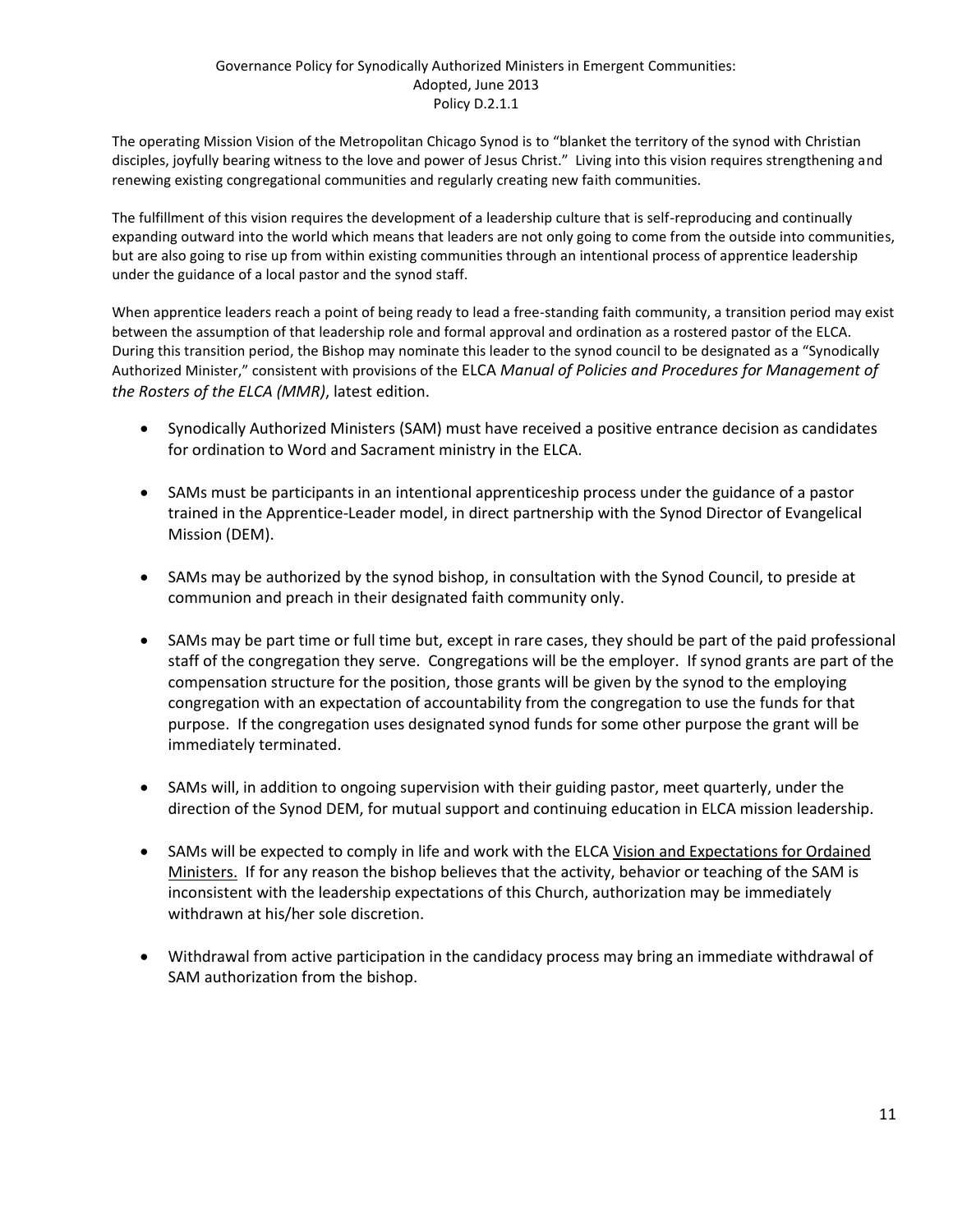# Governance Policy for Pastoral Leadership by Ecumenical Partners Proposed July 22, 2017 Policy D.3.1.1

As the Metropolitan Chicago Synod moves more deeply into our full-communion ecumenical partnerships, we anticipate, with gratitude, more frequent interchanges of pastoral leadership among leaders professionally rostered with:

- a. The Episcopal Church, USA
- b. The United Methodist Church
- c. The Presbyterian Church, USA
- d. The United Church of Christ
- e. The Reformed Church in America
- f. The Moravian Church

This growth in ecumenical leadership exchange demands a clear policy and protocol for inviting such leaders into our congregations in a way that is consistent with provisions of the ELCA *Manual of Policies and Procedures for Management of the Rosters of the ELCA (MMR)*, latest edition, and that also serves to protect the integrity of our Lutheran witness and the well-being of congregational life.

- All candidates for appointment as Ecumenical Pastors must have a current letter of good standing as Ministers of Word and Sacrament within their own denomination and judicatory.
- All candidates for appointment as Ecumenical Pastors must complete a background check according to the current practices used by the synod for its officers, staff, and candidates for ministry.
- A member of the synod staff must make a personal reference call to the appropriate judicatory leader to evaluate the candidate with respect to our standard disclosures:

Has this person ever engaged in, been accused of, charged with, or convicted of illegal conduct or a crime, including conduct resulting in suspension or revocation of a driver's license?

Does this person have any addictive behavior, including a history of drug, alcohol, or pornographic addictions that might interfere with his/her ability to serve or continue serving as a rostered minister?

Has this person ever engaged in, been accused of, investigated for, sued, or charged with sexual misconduct, sexual harassment, substance abuse, child or spousal neglect or abuse, or financial improprieties?

Has this person ever engaged in any behavior or been involved in any situations that, if they became known to the church, might seriously damage his/her ability to begin or continue in ministry?

The reference check should then be compared with a candidate self-disclosure on the same questions.

- Ecumenical Pastors may be part time or full time but, except in rare cases, they should be part of the paid professional staff of the congregation they serve. Congregations will be the employer. If synod grants are part of the compensation structure for the position, those grants will be given by the synod to the employing congregation with an expectation of accountability from the congregation to use the funds for that purpose. If the congregation uses designated synod funds for some other purpose the grant will be immediately terminated.
- Ecumenical Pastors will be expected to comply in life and work with the ELCA Vision and Expectations for Ordained Ministers. If for any reason the bishop believes that the activity, behavior or teaching of